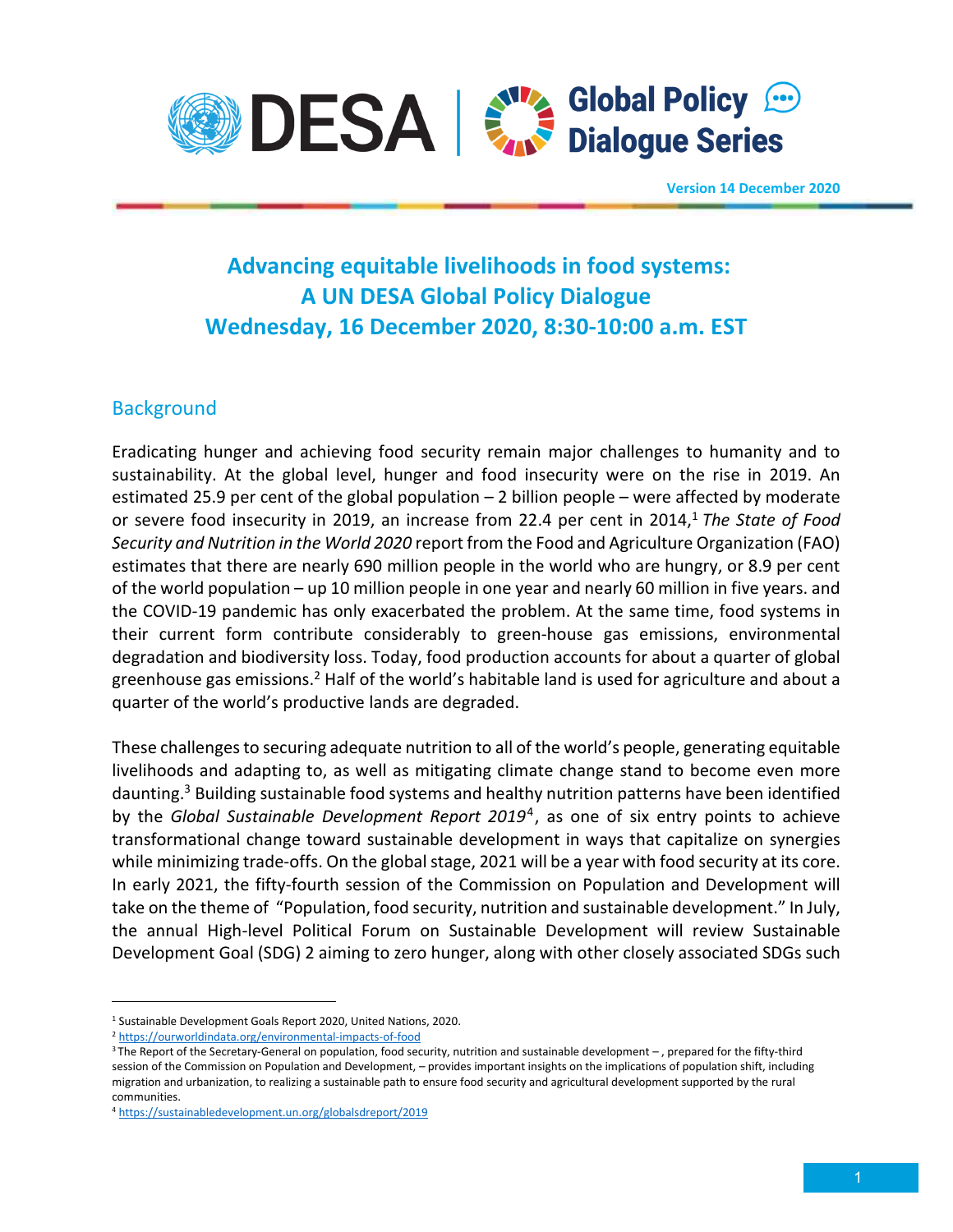as those targeting poverty eradication and climate action. Finally, the Secretary-General will convene the 2021 UN Food Systems Summit in September.

To support the UN system's efforts towards eliminating hunger, and to underscore the interlinkages between SDG 2 and the rest of the goals, the UN Department of Economic and Social Affairs (UN DESA) is holding a global policy dialogue in December 2020 with partners on food security in the context of demographic change and rural development. Internationally renowned experts and professionals on food systems, population trends and rural development will be invited to join as panelists to discuss this urgent and multidimensional issue. The event also will serve as a Food Systems Summit Dialogue aligned with Action Track 4—Advance Equitable Livelihoods and Value Distribution, giving participants an opportunity to contribute to designing the food systems of the future by informing the Summit process.

To enhance engagement, participants will be invited to submit questions online at the time of registration and in the Facebook chat during the event. Several interactive polls will also be conducted throughout the event, through the Zoom platform or a third-party service such as Mentimeter, to gauge the audience's thoughts on the ideas and solutions highlighted by the speakers.

In addition to supporting the Food Systems Summit, the results of the discussion will be shared with UN leadership and will inform future UN DESA policy briefs on the economic and social impacts of the pandemic and strategies for better recovery, as well as the Department's support to the Decade of Action.

## Date and time

The dialogue will take place on Wednesday, 16 December 2020, from 8:30-10:00 a.m. EST

#### Location

The event will be held on Zoom and streamed to UN DESA's Facebook channel.

#### **Moderator**

**Ms. Daphne Ewing-Chow,** Senior Contributor, Forbes

#### Event format

**I. Welcome: (2 minutes) Moderator**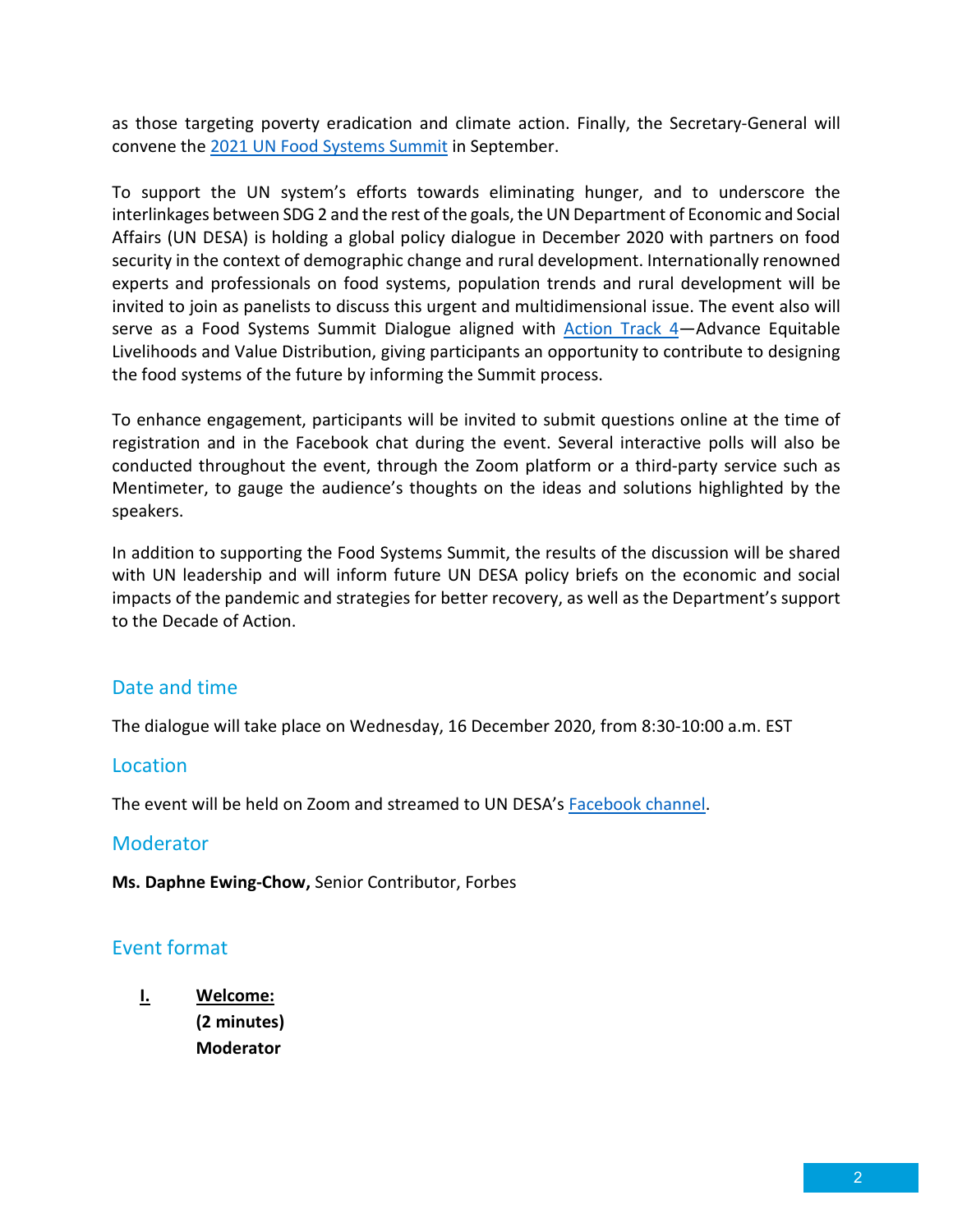#### **II. Introductory remarks**

#### **(10 minutes)**

- **Ms. Michelle Nunn**, President and CEO of CARE USA, chairperson of the UN Food Systems Summit Action Track 4, Advance Equitable Livelihoods and Value Distribution
- **Ms. Marie Haga**, Associate Vice President, IFAD

## **III. Discussion 1: The impact of COVID-19 and population movement on food system livelihoods**

#### **(35 minutes: 25 minute discussion + 10 minute Q&A)**

In the first session, panelists will examine recent trends and challenges for ensuring sustainable food system livelihoods from a macro-perspective, in particular the impact of population movement and the COVID-19 pandemic. Panelists are also invited to discuss ways in which the international community, including the UN, can address this complex issue in an integrated manner.

#### *Guiding questions:*

- How has the COVID-19 pandemic impacted livelihoods based on food systems, particularly in developing countries?
- What are the systemic implications of population movement –and disruptions to population movement-- (including migration and urbanization) on food system livelihoods, both in terms of potential opportunities and risks?
- What are some of the interrelated socioeconomic challenges (e.g. climate change, ensuring water and sanitation, health care, employment and social protections) that need to be addressed together in order to ensure sustainable food systems?
- How can the United Nations support an inclusive and integrated approach to this complex challenge?

#### *Speakers:*

- **Ms. Izabella Teixeira (Brazil),** Former Minister of Environment, Brazil, member of the UN High-level Advisory Board for Economic and Social Affairs
- **Ms. Endah Murniningtyas (Indonesia),** former Deputy Minister for National Resources and Environment at the Ministry of National Development Planning/National Development Planning Agency (BAPPENAS) of Republic of Indonesia; co-chair of the Independent Group of Scientists that prepared the 2019 Global Sustainable Development Report
- **Mr. John Wilmoth,** Director of the UN DESA Population Division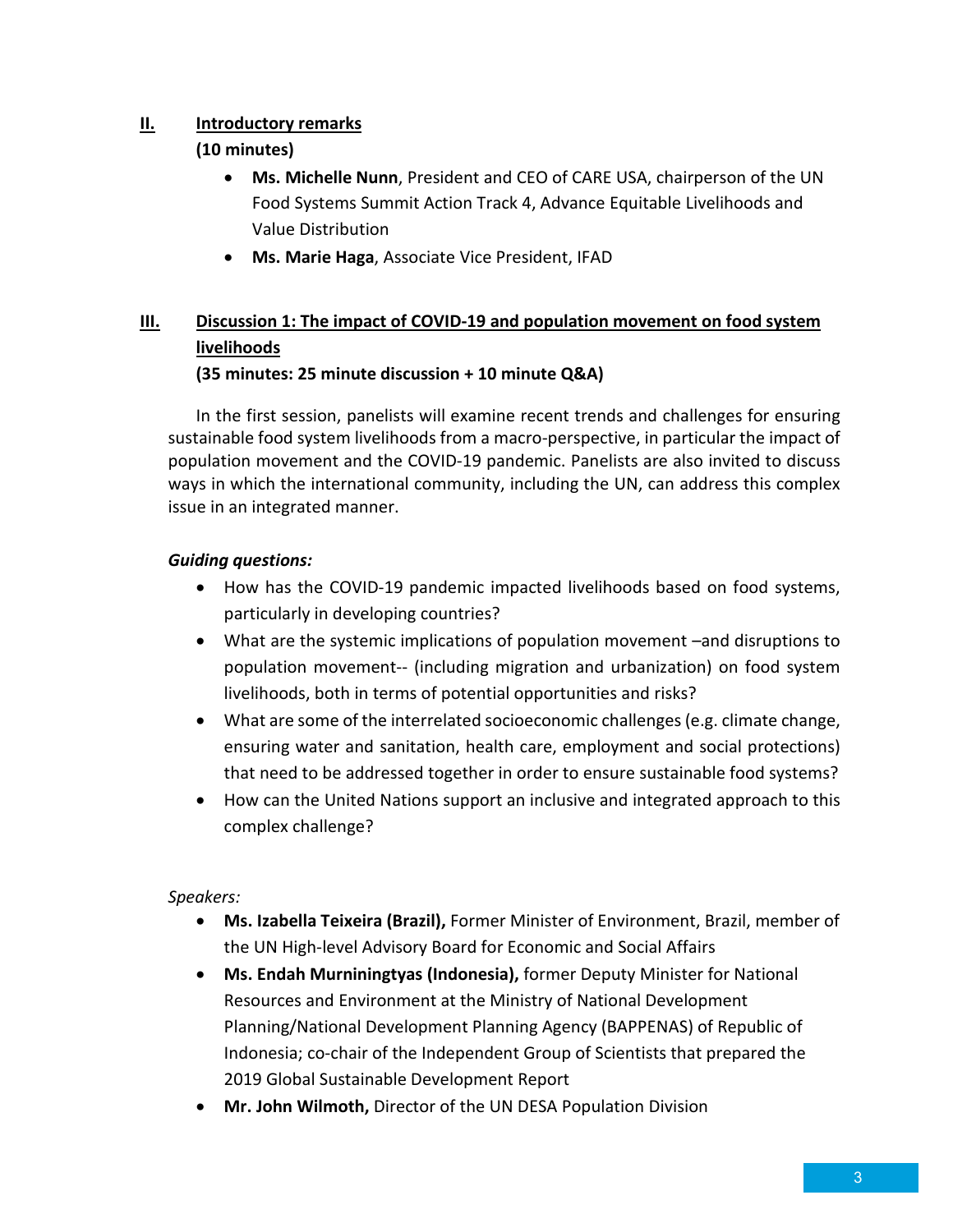## **IV. Discussion 2: Sustainable rural development to ensure better food livelihoods (35 minutes)**

The second discussion will focus on sustainable rural development as a pathway to ensuring better food system livelihoods. Panelists will highlight specific factors to ensure this endeavor and showcase practical examples and solutions from country experiences.

#### *Guiding questions:*

- What are the underlying factors crucial to improving rural agricultural systems to be more sustainable and ensure equitable food livelihoods?
- What are examples of agricultural and non-agricultural technologies or tools that can be utilized in a rural setting to ensure sustainable productivity and better access to nutrition?
- How can rural women and youth in particular be empowered and engaged to support sustainable rural development?
- What are some of the successful country cases of sustainable rural development?

#### *Speakers:*

- **Mr. Ibrahima Hathie (Senegal),** Research Director for the Initiative Prospective Agricole et Rurale (IPAR Senegal) and member of the Independent Group of Scientists preparing the 2023 Global Sustainable Development Report
- **Ms. Hellen Akinyi Onyango (Kenya)**, Crop Aggregator, Farm to Market Alliance
- **Mr. Loay Radwan (Egypt),** Young Leader for Sustainable Development Goals Class 2020 and co-founder of G-Beetle
- **Ms. Antonella Cordone**, Senior Technical Specialist on Nutrition and Social Inclusion, IFAD

#### **V. Conclusion**

**(2 minutes)** 

**Moderator**